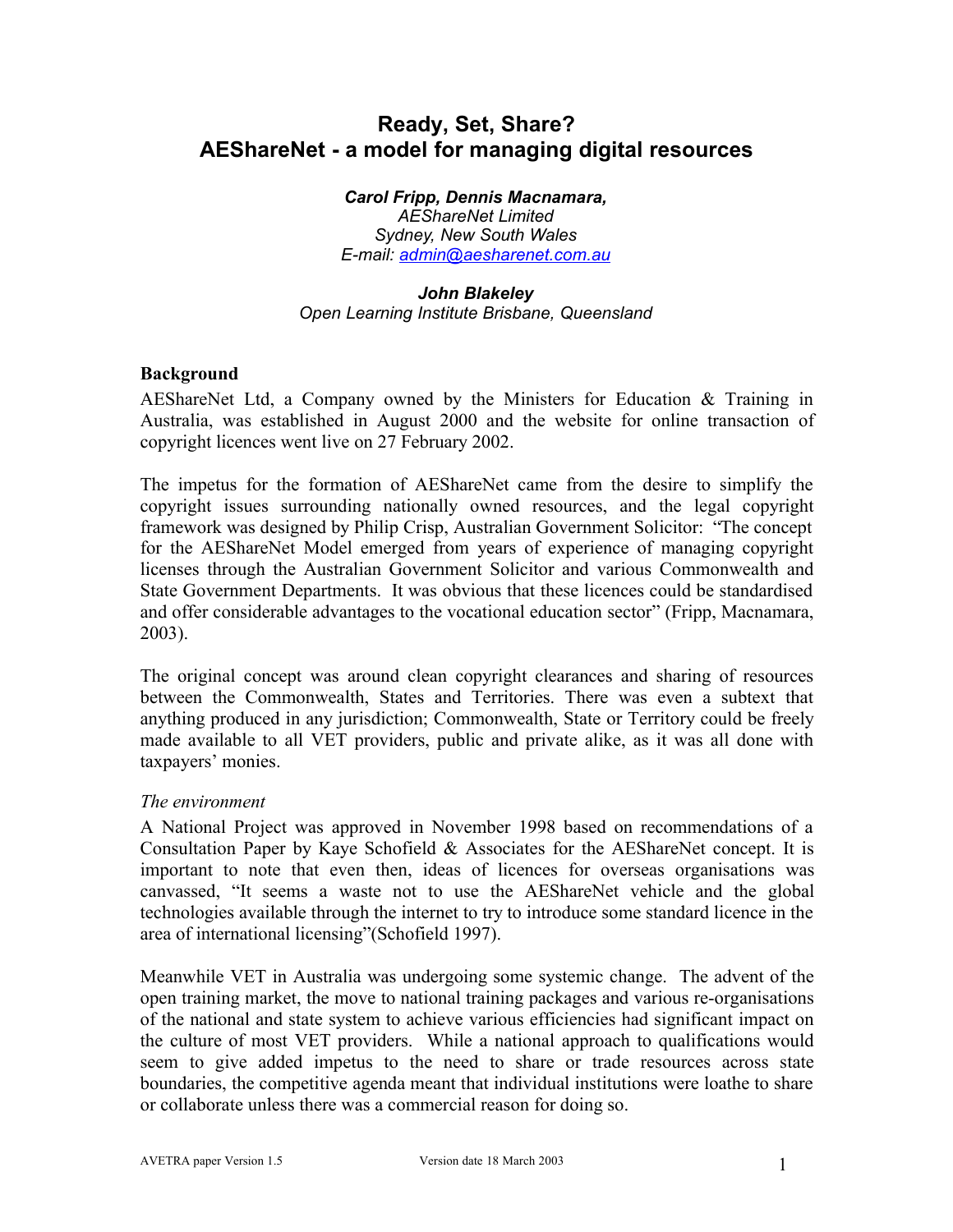At the same time, in the last ten years there has been significant growth in the use of resource-based learning. Whatever the terminology: flexible learning, e-learning or open learning, most emerging genres rely on the learner using some sort of pre-packaged learning resource. When the only people in VET using pre-packaged learning resources were the specialist distance education or external studies units, resource sharing took place in a small sub-culture club. As early as 1985, a Heads of External Studies Committee of the Australian Conference of TAFE Directors produced a paper on "Cooperation, Resource Sharing and Future Developments in TAFE External Studies" (Australian Conference TAFE Directors 1985). This was to rationalise delivery for small demand courses to achieve efficient use of resources. However, even in this instance, copyright issues were not seen as significant.

By the last years of the  $20<sup>th</sup>$  century most public and many private training organisations were developing their own self-paced learning resources. Commentators had presaged this in the early 1990s, "in this regard the logistics and infrastructure of distance education is a crucial component of any attempts to open up learning" (Macnamara 1993). The need for some efficient infrastructure to encourage and facilitate the sharing and/or trading of learning resources had become that much more important. In such an environment, hard copies are useful but electronic versions that can be contextualised for a particular use would be even more valuable, assuming it could be done.

Back in the mid 1990s the web was in its infancy and paper-based transactions were the norm. AEShareNet emerged in this paper-based world but was positioning itself to cater for the digital world. This meant on-line copyright and licensing transactions for AEShareNet itself. But it also meant dealing with a sector that was increasingly using online functionality to deliver its services. This move to an on-line VET world made the need for an AEShareNet type service all the more important. Teachers creating online resources found these were a more expensive option to develop and more visible than copying pages from books as a classroom handout.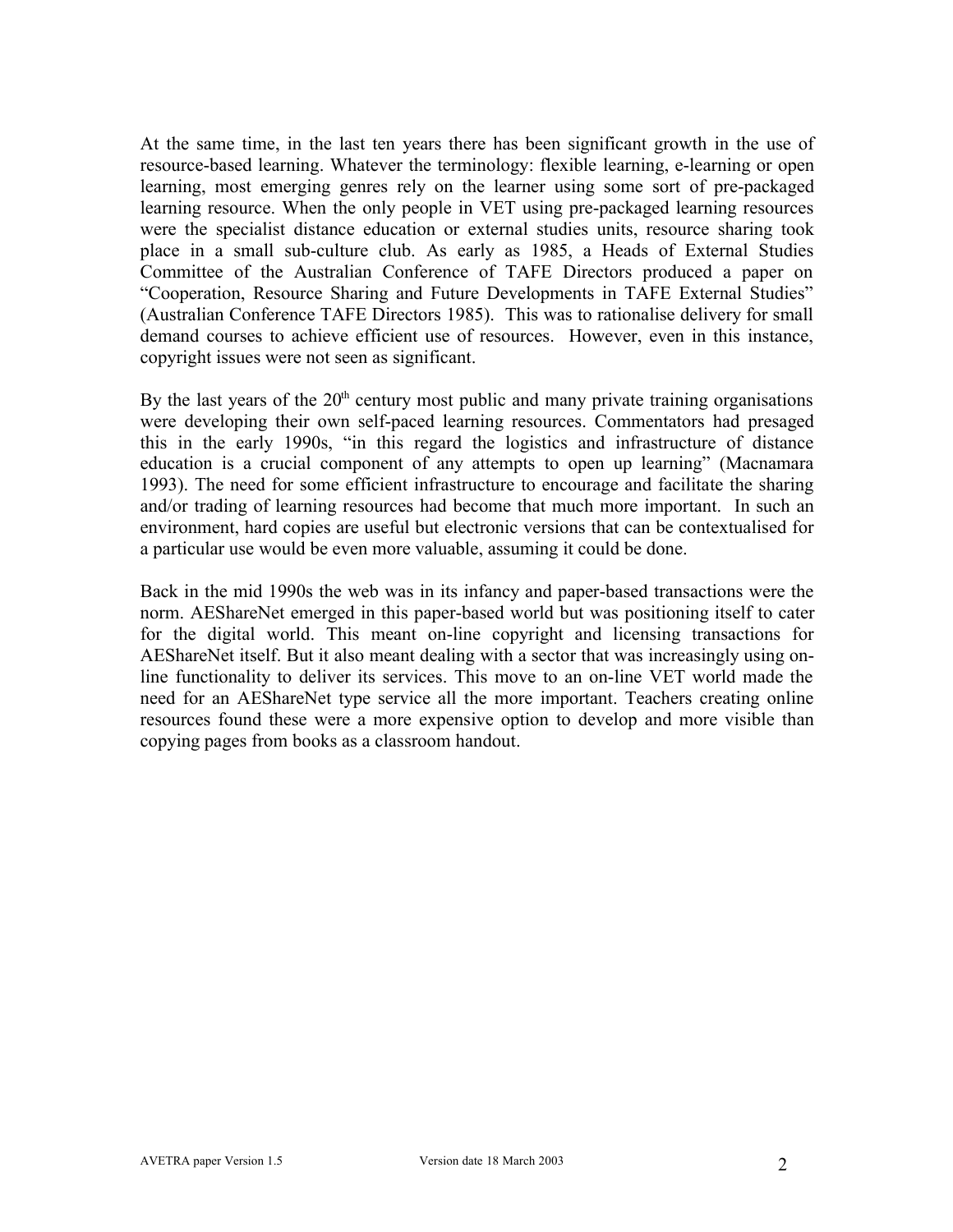## **Early history "The Copyright Licensing Club"**

"In the early days AEShareNet was sometimes described as 'the copyright licensing club' and the club notion of sharing resources for the common good still underpins much of the philosophy" (Fripp, Gilding 2003). The club idea resulted in a membership business model for the organization. The core of the model was for multilateral transacting of licences between parties rather than a series of bilateral agreements between parties, and especially seen then, between the Commonwealth and a series of State-based public and private providers. The AGS concluded:

"The whole problem became very complex when (around 1995) we had to consider copyright arrangements for the AVTS - NTP [National Transition Plan]. The number of interested parties became very much larger. There was a need to control not just the top licensing layer, but also sub-licensing activity. It became clear that if we were to continue with the conventional approach we would need to put in place such a labyrinth of overlapping bilateral arrangements that the task of rationalising copyright ownership and license rights would never be completed." (Fripp, Gilding 2003)

## *The Licensing Protocols*

The first task was to establish a licensing framework and the following model was developed. Four license protocols were identified and these were registered as trademarks. In summary, the license protocols were:



Full details on these license protocols can be viewed on http://www.aesharenet.com.au/resources/licenses/051fullcomp.asp. The strength of the four trademarks is the extent to which they permit creation of Derivative materials, the extent of vetting and the provisions for ownership of copyright in those Derivatives. This particularly applies to Derivatives that fall into the category of Enhancements – an area where there is unexplored potential to maximize saving on costs of new resource development.

In the beginning most attention was given to the 'P' and 'S' protocols. This reflects the original focus on sharing of resources between jurisdictions. With an 'S' licence, no charge is made by the licensor to the licensee. All enhancement work done by the licensee goes back to the licensor as their copyright In other words; the major incentive beyond the copyright concept is the value of "adaptation" not "copying".

However, even the original Schofield consultancy noted the predilection of VET practitioners to embrace a commercial approach "Will participants have a tendency to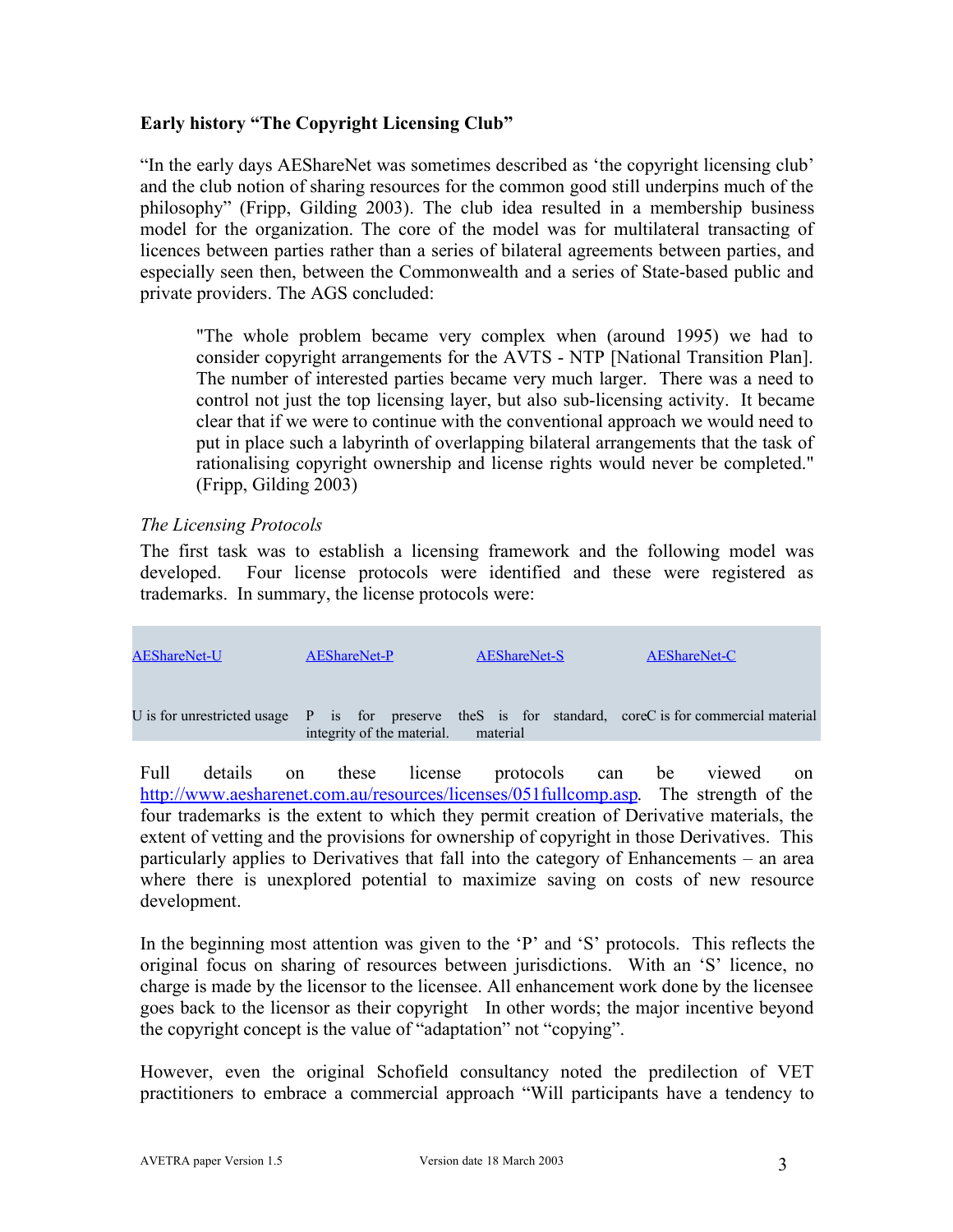affix the C protocol to the majority of their material? What incentives could be introduced to encourage participants to affix the S protocol? (Schofield 1997)

Invariably, organizations wish to create particular conditions for unique situations, and to cater for this need the AEShareNet-C protocol allows the copyright owner to set and negotiate various changes in an online environment. During the data capture stage in the Local System, the copyright owner creates a 'Customisation Profile' for each desired set of conditions and associates one of these profiles with each material. The areas where negotiation can occur are; vetting, enhancements, supplementary, exploitation, purpose, beneficiaries and compilation. Useful background reading is available at http://www.aesharenet.com.au/resources/licenses/057derivative.asp

Members are also able to specify for each Profile whether negotiation with individual licensees is required. If negotiation is not required, a licensee is able to obtain a licence on the spot, electronically. If the owner specifies that negotiation is required, they can set individual conditions for each licensee within the template of the AEShareNet licence profile. The C protocol then facilitates straight trading of resources, though it too can enable sharing especially when resources are tagged as "in development".

As part of the Company set-up, the Commonwealth provided funds to each state and territory, \$500K in total, to clarify copyright and get a quantum of resources listed on the AEShareNet database. This was based on the recognition that much of the material available in the national pool of VET materials had a complex history of development and that ownership of the copyright in this material was often convoluted, layered, and poorly documented. The copyright clarification money was allocated to States and Territories with an undertaking that they would each identify and describe at least 100 high quality materials for which copyright ownership had been clarified which they would offer for licence at the commencement of AEShareNet operation.

To summarise, in order to achieve its original purposes, AEShareNet:

- Developed four licence protocols covering virtually all the kinds of transactions likely to be required in the sector. This legal framework is "an embodiment of and formalisation of several years of collaborative agreement building (sometimes called "the AEShareNet model"). (Gilding and Fripp, 2003)
- Developed an online system that enables resources to be discovered and licensed through a website i.e. licences could be transacted (and stored) electronically. The process also allows the appropriate financial transactions and for tracking of users. This includes a reporting function for vendors.

In the process, AEShareNet also addressed a number of technical issues:

- Agreement on a national metadata schema for cataloguing of resources
- A means of ensuring a consistent data-capture capacity.

(For a more complete description of these issues, see Fripp & Macnamara, Copyright Management in the World of Learning Objects, forthcoming EDUCAUSE 2003)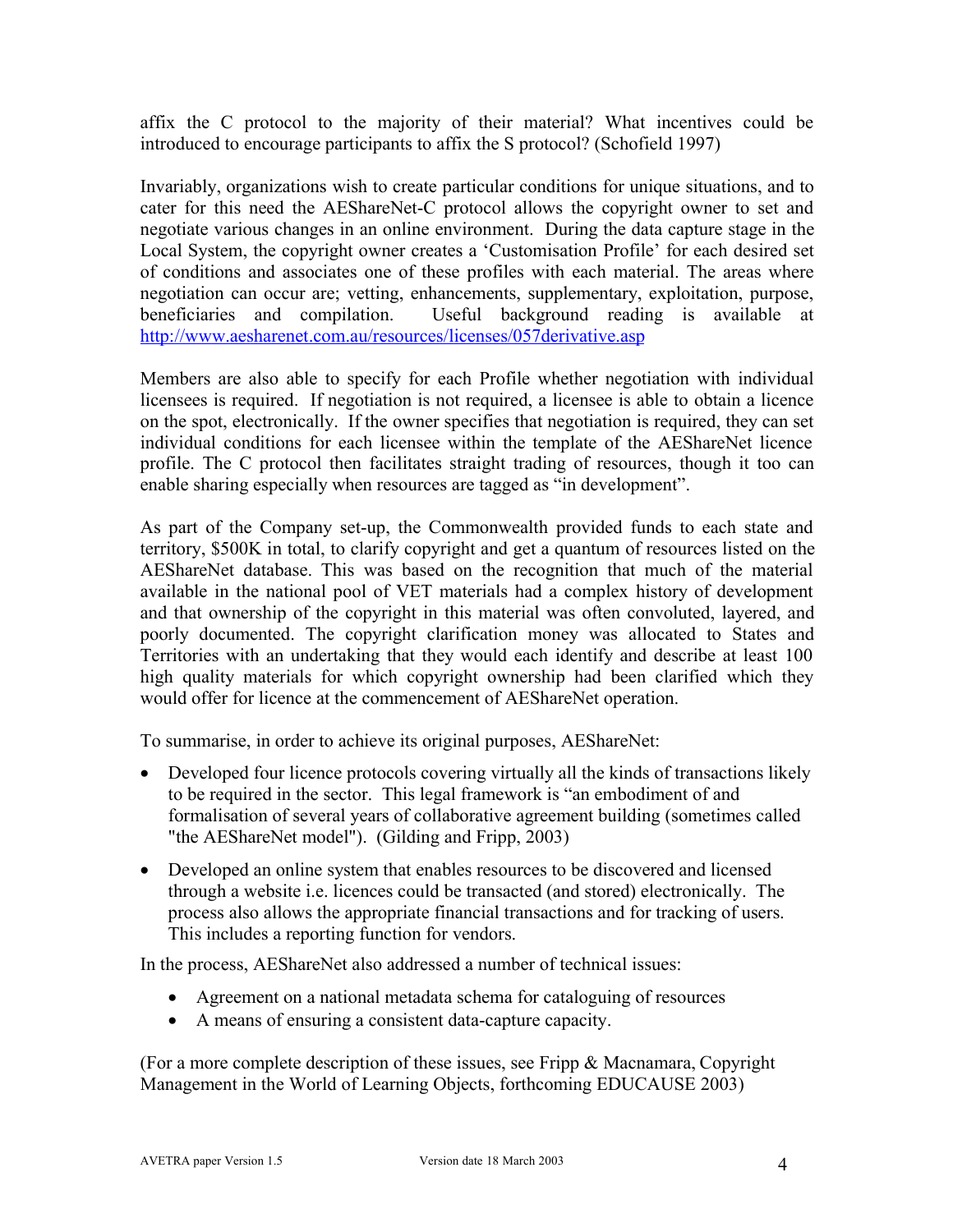AEShareNet, then, was ready to facilitate various kinds of sharing and trading between jurisdictions and members. The emphasis was on sharing and through licensing, providing a means of tracking users and assisting revision and customization of resources within an appropriately endorsed and structured legal framework.

So the copyright club was ready to roll, but what of the players?

#### **Understanding and relevance**

Despite the dynamics of the VET system in Australia being extremely favourable to an AEShareNet type service at the beginning of the  $21<sup>st</sup>$  century, and despite the innovative infrastructure developed by the architects of AEShareNet, understanding and initial acceptance are an issue. Broadly, these issues can be grouped under Education and Cultural Change, Communication and Promotion and appropriate Business Models.

#### *Education and cultural change*

Generally, while the legal fraternity are passionate about copyright, it is something many VET practitioners prefer to ignore. Describing the AEShareNet Model in terms of copyright clarification did not always help. The response of "what's copyright" was not uncommon. Similarly the difference between buying a copy and taking out a licence is not clearly understood. A recent ANTA Flexible Learning Advisory Group (FLAG) project on legal issues in flexible learning provided much needed guidance for the practitioners on many legal matters but especially on copyright and intellectual property http://flexiblelearning.net.au/legal/pdf\_downloads/Flex%20Learn-Managers.pdf (FLAG Website 2003). Some of this interest has been prompted by the current focus on learning objects and re-purposing of material for multiple end users. FLAG is currently investigating copyright issues in a learning object based VET environment. Where copyright is not well understood, the end result could be learning materials with embedded third party copyright, not rigorously cleared and therefore a resource that should not be easily made available to share or trade further.

While VET teachers have good networks and often share at the sub-culture level (hence the success of sharing at the distance education quintessential TAFE sub-culture level) this does not necessarily translate into formal arrangements at the VET management level. At the same time the drive to competition in the VET sector and even within TAFE Institutes within a state jurisdiction made the concept of sharing and even selling resources less appealing to VET managers. The idea of making public VET resources available to those private RTOs they were in competition with was sometimes seen as anathema. While there had been a culture of collaboration in the production of national resources funded by the Commonwealth, this collaboration seems to have vanished along with the funding.

Despite the introduction of national courses, teachers and practitioners persisted with the "no good if not done here" approach. The infrastructure of TAFEs to some extent is based on this approach. Some would argue that resources cannot be uncoupled from the teacher who developed them. This is certainly strongly argued in the higher education sector: can you re-use materials from other sources (Fritze 2003) even though this is technically possible? Put another way is re-purposing of materials from elsewhere that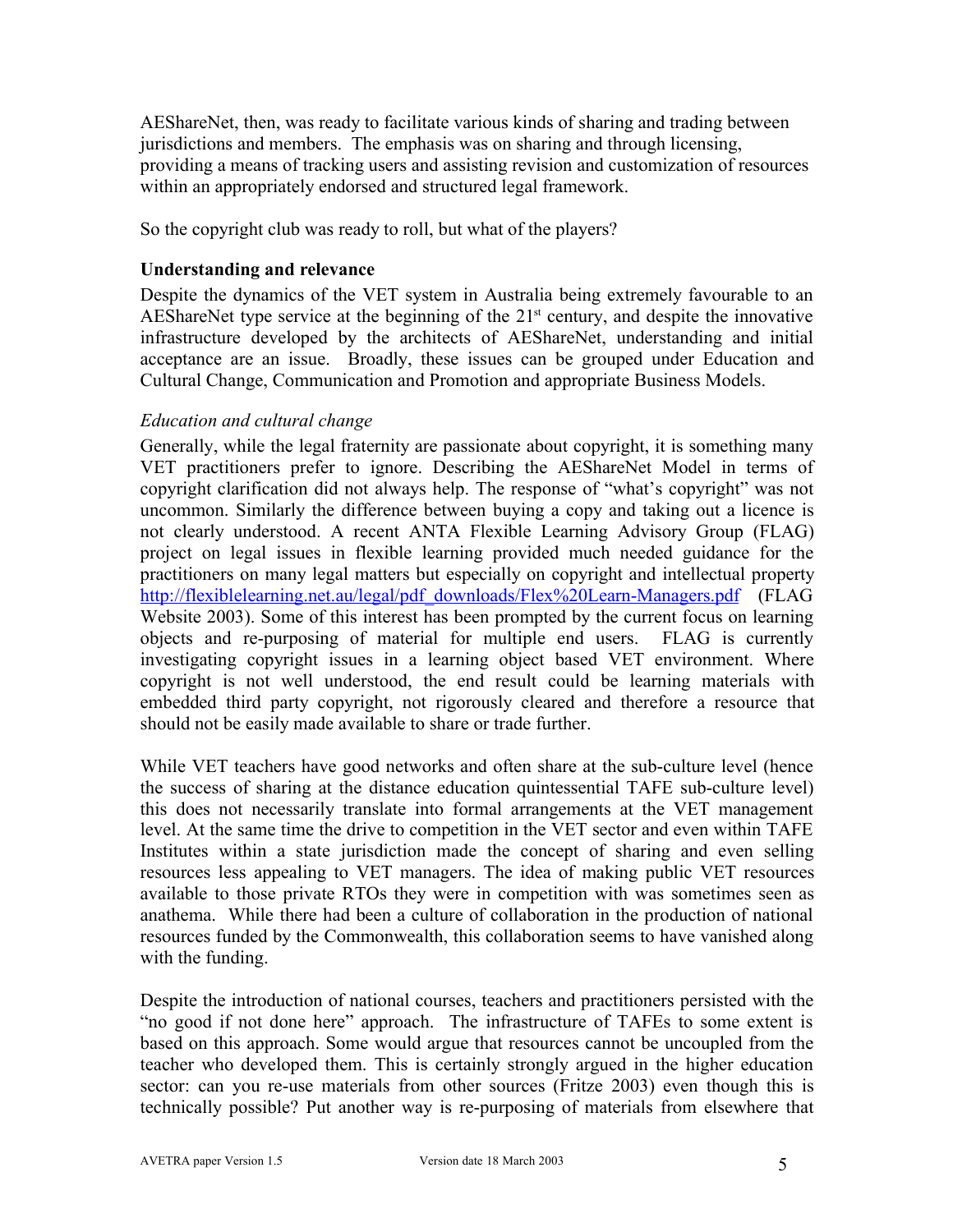much easier than starting from scratch? Perhaps the real issue is about reworking a 'concept' rather than repurposing a 'product' (for example, consider the way many teachers work: bits and pieces of previous materials will be re-used, illustrations, assessment items, etc, but they will be placed in a different framework for different audiences. This may lend weight to the learning object argument.)

Notwithstanding the above comment, there is also a continual cry from teachers when faced with the implementation of a new national training package of "where are the supporting resources"? There is similarly a complaint from many VET managers of: where are the resources to develop the resources? In this context there is still a need for collaboration and for protocols to assist this in order to maximise the use of the scarce taxpayers' dollar. The culture, then, contains these contradictory elements of parochialism and commercial competition, a legacy of the so-called Open Training Market and cries for co-operation and collaboration in the development of resources to deliver nationally agreed qualifications. AEShareNet's role as a contributor to this is not well understood.

Before moving to consider Communication and Promotion, there is another issue that exists as part of the VET culture in some quarters. This is the notion that since all the material is Crown copyright, then there is no need for any form of licence clearinghouse as it should all be made readily available and the real issues revolve around communication, access and distribution.

## *Communication and promotion*

Currently AEShareNet has over 6500 resources listed on its database with a further 12,000 pending. However, the number of transactions is currently relatively small. With a service like AEShareNet, there is a long lead time between client knowledge and use. There are several factors here including the notion of conducting this sort of business online. Many units that do use licensing have their own paper-based arrangements which are embedded in their organisational infrastructure and culture. The cost of these arrangements is not always immediately apparent and can be buried in staff and structural expenditure. However, AEShareNet costs and commissions are transparent. A further factor is that many of the players are inexperienced in licence negotiations and unsure of what prices to ask or pay in terms of licences.

AEShareNet also needs to actively promote the benefits that it can provide, not only to the original jurisdictional Members but to those to whom AEShareNet has opened up its services through the new Associate registration (see below).

#### **Business models**

Many of those currently "selling" resources are dealing with hard copies as well as paperbased licences. AEShareNet can make possible the transmission of the resource, licensing and the funding transaction electronically providing the Member concerned is prepared to make the resource available online with appropriate safeguards. Some systems are experimenting with this integration, for example, TAFE Frontiers have gone someway to integrating sales and licences but separate billing still means the services are not yet fully bundled.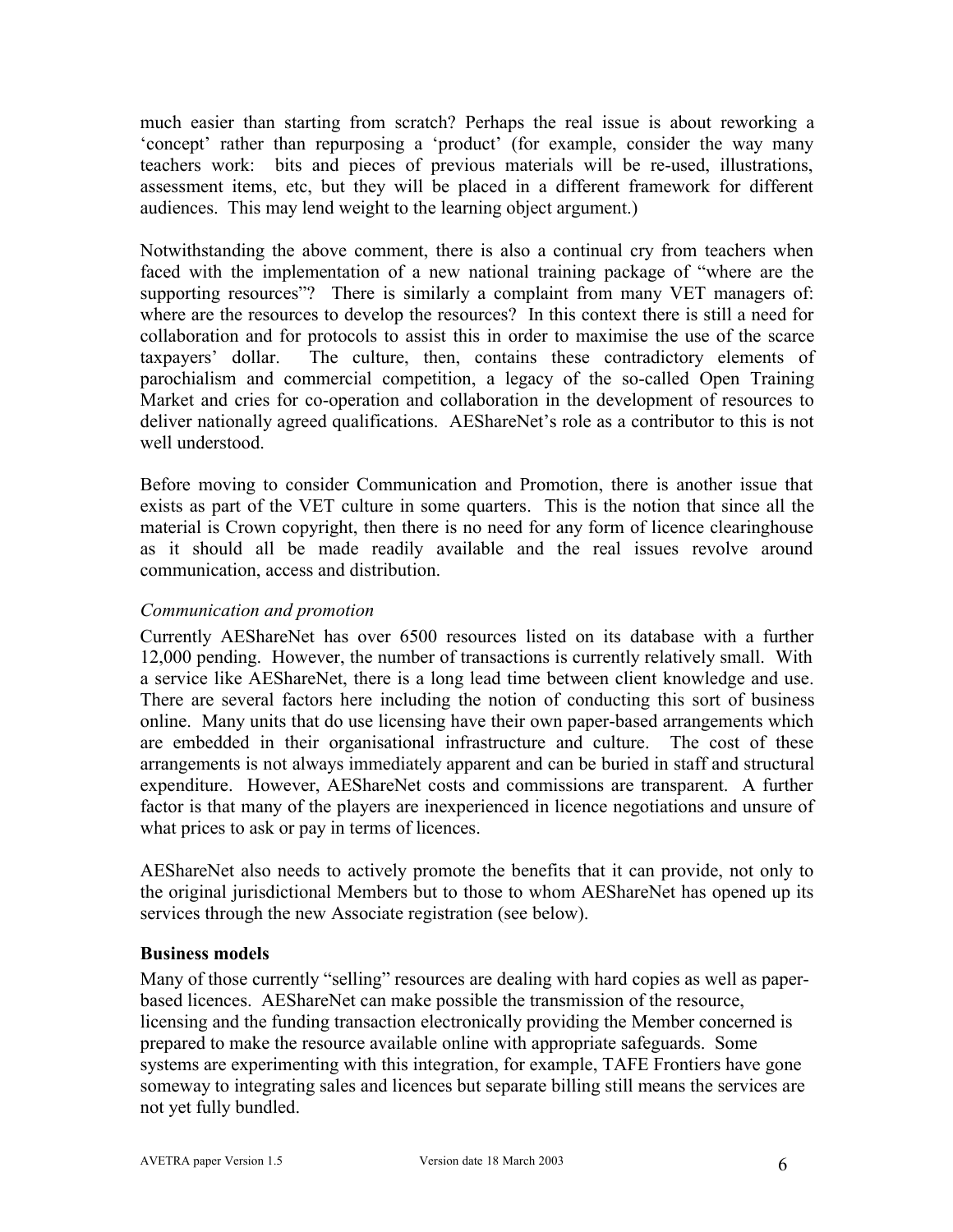(http://www.aesharenet.com.au/resources/references/148tfintegrate.asp AEShareNet Website 2003).

There are also some users who would see that AEShareNet should provide infrastructure services for the VET sector which acknowledge that the majority of VET activity is in the public domain and provided by the public provider. The notion of a business model and of some charge for this sort of service is therefore not yet accepted. At the same time, there are some of those who feel that AEShareNet should operate as a free service for public VET and cover its operating costs by charging private providers of VET.

AEShareNet, itself, has realised the need to address a wider audience than that originally intended, i.e. state systems/jurisdictions and government instrumentalities in general. While this premise dictated the original business model, AEShareNet has seen the need to allow for Members who are not vendors of resources, and therefore not licensors but who wish to be consumers or licensees. This led onto the creation of the Associate registration, which allows individuals and organisations both in Australia and overseas to access resources and expands the potential market for AEShareNet Members considerably.

While not part of the discussion on business models, it is appropriate to note that the lack of generally agreed and used standards and interoperable platforms can also be a barrier to sharing. If an online resource is only usable on, say WEBCT, then sharing/trading with an organisation that does not use that platform is trickier.

# *Opportunities and advantages*

The emerging digital VET environment has created both complications and opportunities for AEShareNet. On the one hand, having materials online creates an urgency to sort out copyright ownership and a cost imperative to use existing resources rather than create from scratch. On the other hand, developers of learning resources have to consider new levels of granularity with the advent of learning objects, however these may be defined. Basically this could reduce the lowest level of currency for materials from say a \$10 note to a 5 cent coin. However much debate exists in the sector and across education about how to define/size such things and generally there is more hype than reality about how to trade or share at the learning object level. AEShareNet stands ready to facilitate trading and sharing at any level of granularity but the debate about learning objects, repositories and interoperability has created much noise in the sector and to some extent blurred the basic issue of sharing and trading learning resources at whatever level.

For example, the higher education sector has developed a prototype Collaborative Online Learning and Information Service Project (COLIS); a nationally funded project from the Australian Department of Education Science & Training. This initiative has acknowledged some of the digital rights management issues in that it is seeking to integrate a rights management system to facilitate, track and ensure payment for the exchange of learning objects. (Dalziel 2002). In contrast, AEShareNet is a functioning system but it is does not integrate with institutional learning management systems as yet. A national review is currently exploring opportunities to rationalise many of the disparate functions across the VET sector so that the product development cycle is integrated.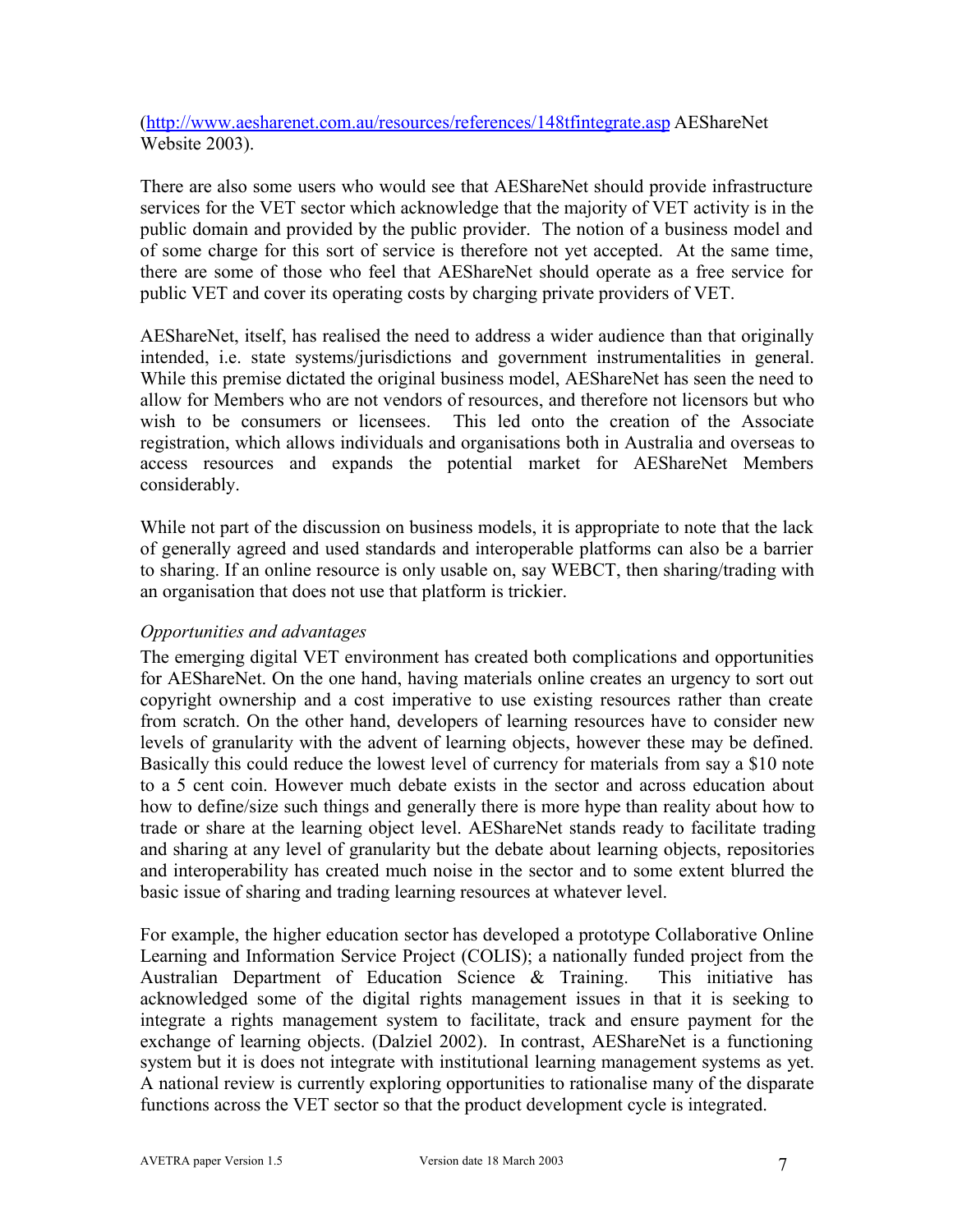Despite these complexities and despite the onerous task of adding metadata to cater for search engines, the time is ripe to build on-line business models for the exchange and barter of learning resources.

## *A trading business model*

AEShareNet's own self-financing business model is based on:

- Annual membership fees
- Transaction fees
- Commission fees

To some extent the business model of AEShareNet is dependent on a trading rather than a sharing business model. There are no transaction or commission fees on P and S protocols. The value proposition for state and private organisations is that AEShareNet can make that trading much more efficient than through pre-existing paper based manual systems. In 2003, most interest from Members is in the C protocol with over 60% of listings under this heading. In this sense, AEShareNet is about Members wanting to trade rather than share learning materials. The Sector has not yet realised that AEShareNet provides a vehicle for collaboration and sharing as well as trading. The current cultural pre-occupation and indeed, need for commercial activity to support provider operations is preventing many in the sector from taking the bigger and longer view about the potentials of the AEShareNet services and business model.

For example, AEShareNet can provide a licensing structure for a whole range of VET processes as well as product. Essentially, much of the intellectual wealth/capital of the VET sector is in its processes and services, not just its digital or paper-based resources. The AEShareNet licence service provides for the transaction of intellectual property which goes beyond a learning resource. This licensing service developed by the Australian Government Solicitor, also addresses risk management issues and that users can be assured that while the details on the licences may change, the proformas are sound. Electronic tracking and storage can also reduce other administrative costs. Ironically, the value of such a framework has been recognised by overseas educational practitioners who have become aware of the AEShareNet Model

Another example could be the integration of AEShareNet with a range of other services such as resource repositories (digital or otherwise) and other databases such as EdNA. Putting together a business model that combines these elements is attractive but does mean a series of complex integrations with existing licensor e-shop facilities. As noted above, TAFE frontiers in Victoria has pioneered such an approach and would be worthy of future study in this regard (AEShareNet website 2003). But to be really successful AEShareNet needs to be integrated into a range of other processes in the product development value chain.

#### **Global dimensions**

Copyright and licensing issues are of global concern. Tension exists between those who want to maximise IP use through an open source approach and those who see the trading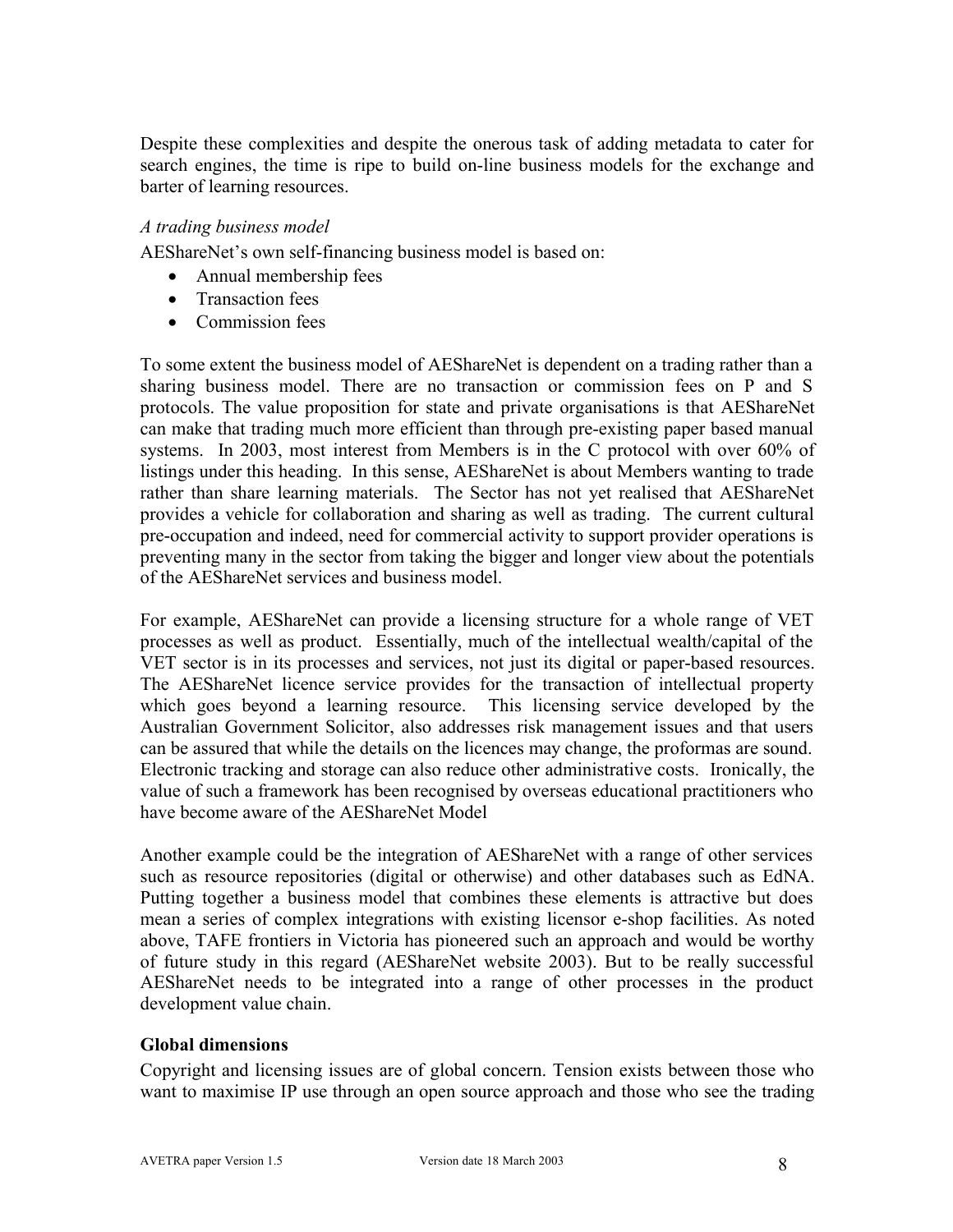of IP as a legitimate business within education. In truth, both need accommodating and both need a licensing infrastructure, the sort of infrastructure developed in Australia by AEShareNet that has not really been replicated anywhere else.

AEShareNet is active in the global community of educational licensing. A world benchmarking study and participation in a Commonwealth of Learning virtual forum are two examples of this activity.

http://www.aesharenet.com.au/resources/references/157cfrippreport.pdf(Fripp 2003) http://hub.col.org/copyright/index.html (Commonwealth of Learning Website 2003)

# **Future directions and concluding remarks**

AEShareNet has evolved into a learning resource trading infrastructure Service Company. It still does offer a sharing capacity and indeed a sharing name. But that is not the overriding ethos. Its very business model relies on a trading approach.

It is suggested that this evolution owes much to the concurrent developments in VET. So if VET becomes less competitive, more cooperative and less business driven will AEShareNet re-invent itself? The recent Kirby Report (TAFESA website 2003) on South Australian TAFE suggests some winds of change may be afoot in the VET sector. Or maybe the AEShareNet trading approach will suit both trading and sharing, in fact will put 'open source" models for learning resources on a sounder platform. This is a fruitful arena of activity for VET researchers.

Much of AEShareNet's service infrastructure is applicable to all education sectors and one of the future challenges is to map out the applicability and the adaptations required for wider usage. For instance, in the Higher Education sector there may or may not be a more intimate and unbreakable link between the learning resources and their teacher creator.

On a wider front the whole digital approach to learning resources, involving digital objects, digital rights and lock up of resources behind technological walls offers challenges to all practitioners in the sector. A source of vital VET research perhaps?

Other critical issues for research include:

- The need to evaluate the roles and relationships between those involved in the product development cycles with a view to rationalisation
- How much to meta tag and when, or to explore alternatives
- How many repositories does Australian VET need
- How much can VET practitioners re-purpose learning resources and at what level of granularity
- How best to define a learning object for the VET sector

But the more immediate concern of AEShareNet is how to continue to build robust business models that will suit the changing nature of public and private VET in Australia. In that regard the extension of service to include all aspects of the value chain of learning resource development and dissemination is seen as critical whether for trading or sharing.